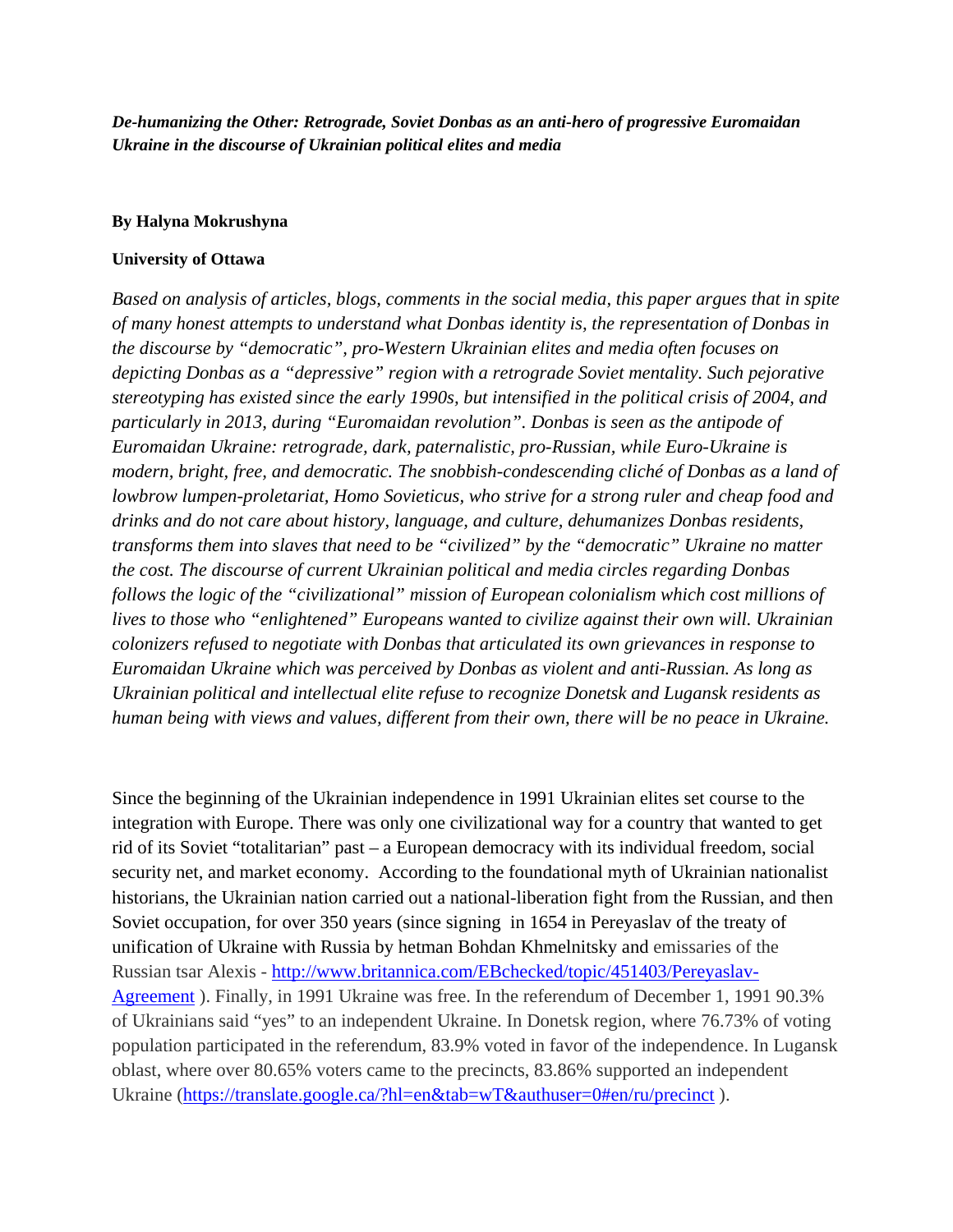These are rather surprising results for a region where the large majority of the population speak Russian and where the Ukrainian nationalism and culture have always been marginal. However, it is surprising only at a first glance. One needs to remember the massive miners' strikes in 1989- 1991 to understand Donbas' support of the Ukrainian independence.

By the end of perestroika the socio-economical situation in Donbas was rapidly deteriorating. The investments in the infrastructure of the coal-producing complex were scarce. The depreciation of fixed assets in the coal industry reached 44%, while in the ferrous metallurgy this figure was 75%. The coal production fell drastically, from 181.3 million tons in 1975 it went down to 170 in 1987. In 1989 the whole Ukraine produced 170 million tons of coal. The market prices rose sharply, while the availability of food and goods was limited. By 1990 the majority (over 60%) of the population in miners' cities and towns of Donetsk region became deeply disillusioned with the results of perestroika. People lost trust in the party's leadership of the Soviet Union and of the Ukrainian SSR and in their ability to lead the country out of economic and political disarray (Adamovych, p. 10).

The old system of Soviet values was discredited, leaving many residents of Donbas confused and disappointed. Because of the decline of industrial production the prestige of the worker's trades also fell (ibid). It was another powerful blow to the collective identity of Donbas people as representatives of an industrial culture, as qualifies them a Lugansk philosopher Vasiliy Popov [\(http://www.ostro.org/lugansk/politics/articles/91743/](http://www.ostro.org/lugansk/politics/articles/91743/) ). According to him, in the hierarchy of the industrial professions, the highest position is occupied by the miner, a master of Earth entrails, lord of the underworld. But in the current Ukraine the master was degraded to an outcast, a loser, a primitive digger pottering about in a *kopanka* <sup>[1](#page-1-0)</sup>(Popov V, quoted in Chernysh, Malanchuk, 2007: p. 77). Although the last observation was made in regards to Donbas in early 2000, it holds true for Ukraine of the times of perestroika. Disillusioned by a rapid deterioration of the economic situation and the incapability of the Soviet leadership, many in Donbas voted for the independence of Ukraine putting hope in a new national Ukrainian government.

In 1989-1991, because of the massive and spontaneous strikes of miners Donbas was almost as anti-communist as Lviv region was. Strikers rejected the Communist party, dissolving party cells within mines and factories, and putting pressure on the party committees to leave enterprises. The real power in most coal mines was in the hands of the workers' councils. Membership in the party was dwindling. In several instances this led even to the closure of party organizations (Adamovych, p. 13-14).

<span id="page-1-0"></span><sup>&</sup>lt;sup>1</sup> Kopanka is a small open-pit or an underground mine, from which a miner extracts coal illegally, risking his life in the absence of any security measures, using rudimentary instruments such as a shovel and a wheelbarrow or a trough . *Kopanky* are located in areas where the industrial production of coal was stopped, but some coal banks remain, usually close to the surface. The extraction of coal from *kopanky* became highly lucrative in mid-1990s. The black market "businessmen", or criminal groups, took *kopanky* coal extraction under their control, bribing police and prosecutors to cover them. They would buy the extracted coal and send them by trainloads to consumers. The kopanky coal cannot be carbonized, so it is used for heating and as a fuel for electric power stations [\(http://miningwiki.ru/wiki/%D0%9A%D0%BE%D0%BF%D0%B0%D0%BD%D0%BA%D0%B0](http://miningwiki.ru/wiki/%D0%9A%D0%BE%D0%BF%D0%B0%D0%BD%D0%BA%D0%B0) ).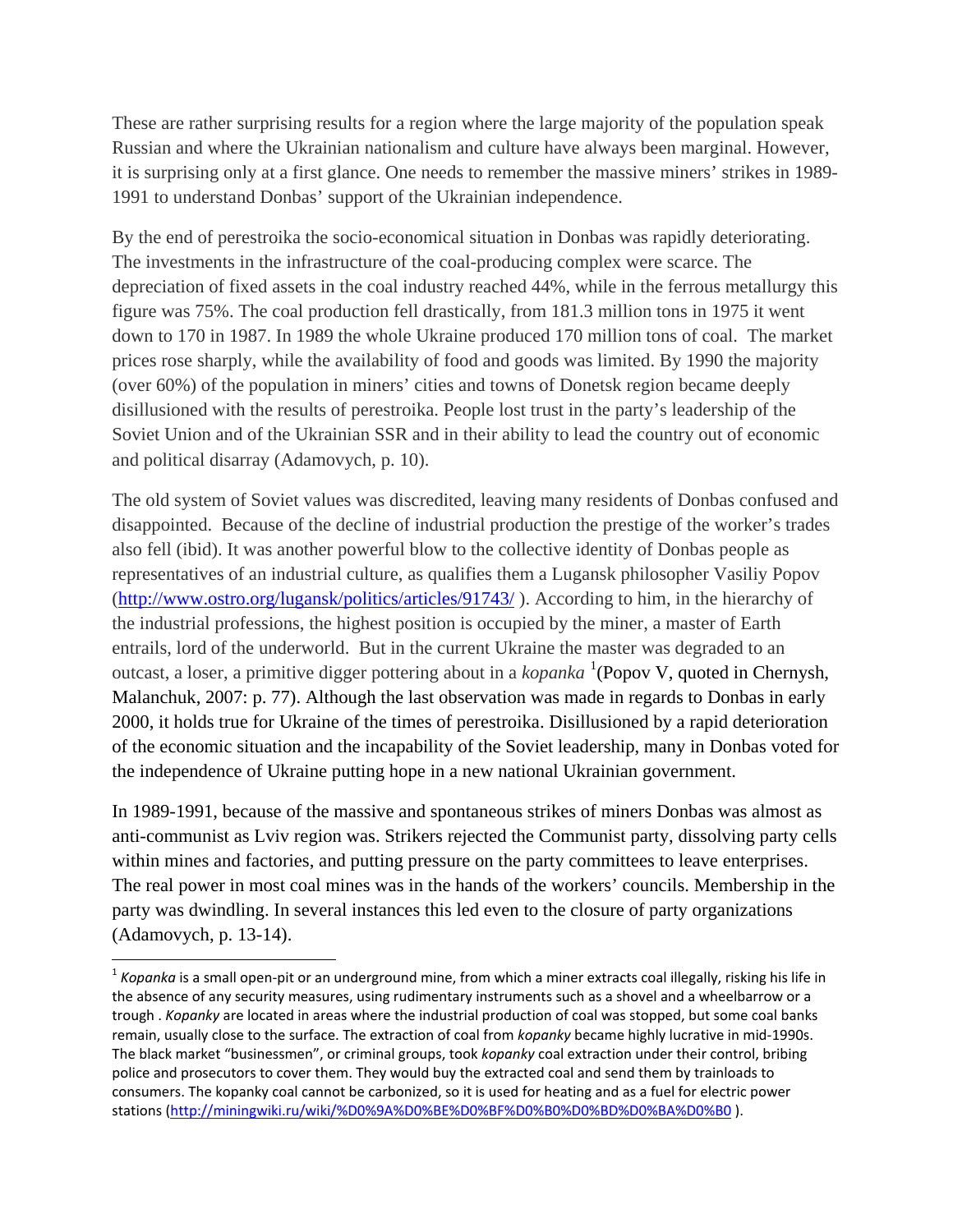However, at the beginning miners did not formulate any political demands. They were preoccupied with economic issues – reduction of management chain, granting of full economic and legal autonomy to mines, raise of salaries, increase of vacation, gasification and providing of running water to miners' towns (ibid). This focusing on economic issues served as a basis of a wide-spread stereotype about Donetsk people as persons lacking spirituality, interested only in material values – good, food, and drinks. Ephemeral questions of history, language, culture, were of no interest to lowbrow proletarians of Donbas (Rasevych, 2014). A vivid and visual embodiment of this stereotype were videos of a Donetsk miner saying: "I do not care, how a kielbasa will be called – *kovbasa* or *kolbasa*, the only thing that I care is that I have it" (ibid).

Under the influence of national-democratic political forces, such as Rukh and Helsinki group, who quickly realized that miners are powerful allies in weakening the Communist leadership of the Soviet Union and went to Donbas to join the strikes, miners' demands became political. As mentioned before, they hoped that authorities of a new, independent Ukraine would be more flexible and open to their demands. They had reasons to think so – in early 1991, as a result of negotiations between the Council of Ministers of the Ukrainian SSR and the Regional Union of strike committees of Donbas, the Council agreed to raise the price of coal, to subsidy the development of miners' towns and cities, to invest in modernization of the equipment, to increase state contracts for coal, to settle the payment of pensions, and to transfer the coal industry under the republic's authority (Adamovych, p. 15).

Unlike the Council of Ministers of Ukraine, the Soviet Union government refused to engage into negotiations with miners' strike committees. Such a non-constructive position contributed to miners' support of Ukrainian statehood. On February 18, 1991 the Regional Union of strike committees of Donbas declared that they will stop delivering coal and will begin a massive strike on March 1. National-democrat political forces joined the movement. In mid-April miners marched to Kyiv. On a mass rally in Kyiv on April 16, they voiced political demands: sovereignty of the Ukrainian state, nationalization of the assets of the Communist Party of the Soviet Union, removal of party cells and committees from factories and offices, creation of Ukrainian currency and of a national army (ibid).

Donbas miners' support of the Ukrainian independence played an important role in the dismantlement of the Soviet Union and emergence of Ukraine as a sovereign state. However, the disintegration of Soviet economy led to a prolonged and profound economic crisis. The political elite of the independent Ukraine, instead of reforming a centralized system of economic management and modernizing industry, engaged in reckless privatization for their own profit. Many in Donbas became disappointed in the Ukrainian independence, and started looking back, regretting the dissolution of the Soviet Union. This Soviet nostalgia manifested itself during elections: for instance, in 1994 parliamentary elections Donetsk and Lugansk regions voted in their majority for the Communist Party of Ukraine candidates – [24 out of 48 MPs in Donetsk and](https://en.wikipedia.org/wiki/Ukrainian_parliamentary_election,_1994)  [14 out of 23 in Lugansk region](https://en.wikipedia.org/wiki/Ukrainian_parliamentary_election,_1994) . The same pattern repeated itself in the [elections of 1998.](http://uk.wikipedia.org/wiki/%D0%9F%D0%B0%D1%80%D0%BB%D0%B0%D0%BC%D0%B5%D0%BD%D1%82%D1%81%D1%8C%D0%BA%D1%96_%D0%B2%D0%B8%D0%B1%D0%BE%D1%80%D0%B8_%D0%B2_%D0%A3%D0%BA%D1%80%D0%B0%D1%97%D0%BD%D1%96_1998#/media/File:1_%D0%9A%D0%9F%D0%A3.PNG) In the parliamentary elections of 2002 Donetsk region voted for the pro-government coalition "*For*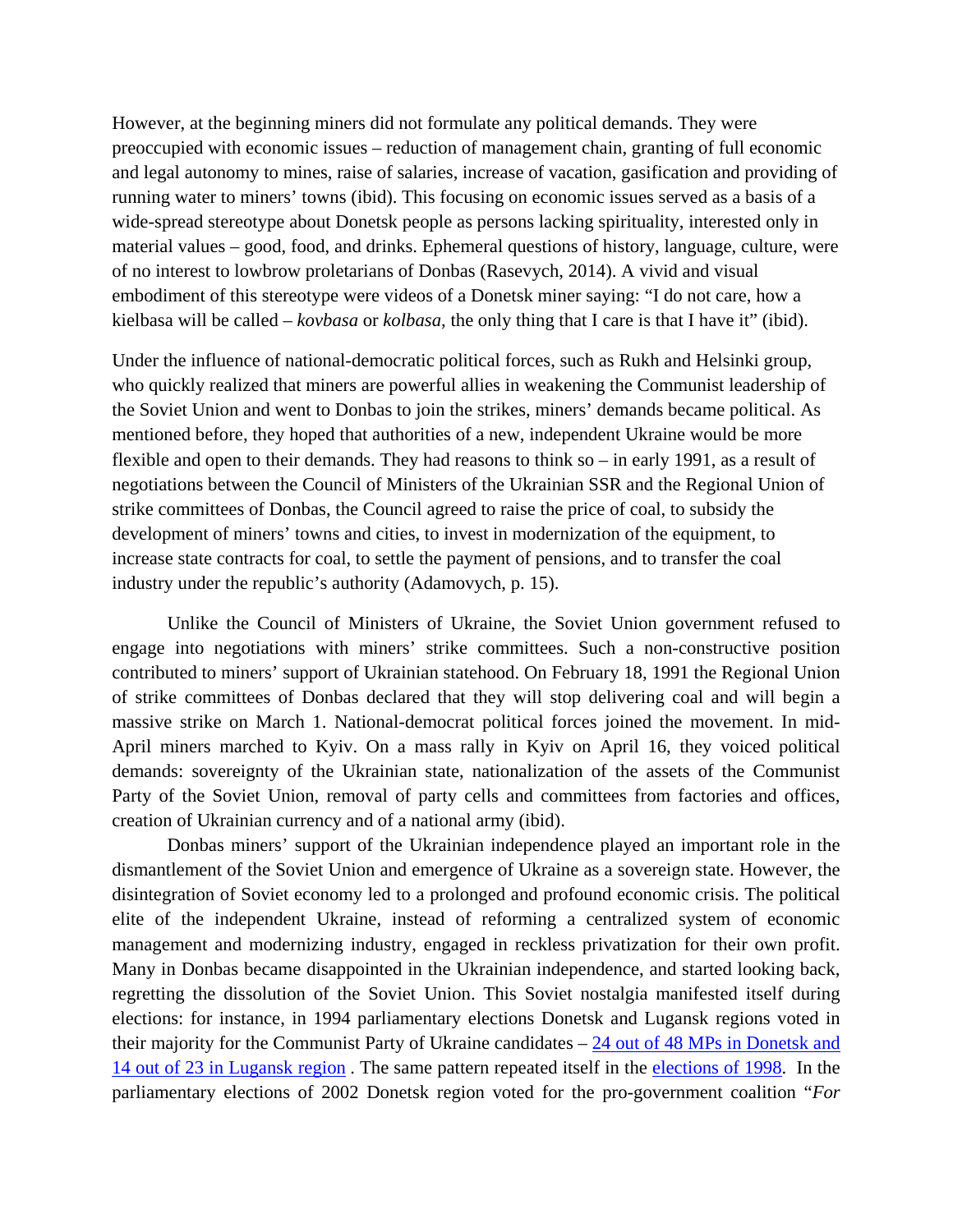United Ukraine, which included the Party of Regions<sup>[2](#page-3-0)</sup>. In the city of Donetsk and in Lugansk and Lugansk region the majority of votes went to the Communist party of Ukraine. In 2006, 2007, and 2012 elections to the Verkhovna Rada [Donbas voted for the Party of Regions.](http://en.wikipedia.org/wiki/Elections_in_Ukraine) In the last parliamentary elections of 2014, after the dissolution of the Party of Regions, which discredited itself completely in the Euromaidan protests, Donetsk and Lugansk regions voted for the Opposition Block, created by the former members of the Party of Regions<sup>[3](#page-3-1)</sup>.

Why do Donetsk and Lugansk vote for these parties? Because they have a certain identity, which, as Halyna Dychkovska (a Ukrainian philosopher a professor of the Vasyl Stefanyk University of Ivano-Frankivsk) stated, "*lies in the system of coordinates "Soviet Power", "Soviet Union", "Russia", 'Russian Orthodoxy", "Party of Putin's politics". This phenomenon is not only political; it is a world view that sees but one way to preserve itself – by identifying itself with Russia*" (2007, p. 60). These reference points have not changed since the early days of Ukrainian independence.

I will cite two studies as a proof of the stability of Donbas identity through the tumultuous years of political change in Ukraine. After 2004 Orange revolution, which revealed a deep crisis of Ukrainian political elites and population, split between Europe and Russia, the Ukrainian intellectuals realized the necessity to study more in depth the regional division in Ukraine and find ways to overcome it. Researchers of Lugansk National Pedagogical University together with Lviv Polytechnic School and Drohobych State Pedagogical University conducted a sociological study in order to determine identities of two regions which came to embody two different civilization projects for Ukraine: Halychyna and Donbas. The results of this large, multi-aspect research were published in 2007 in a book *Ukraine: images of regions and interregional relations*. The surveys were conducted in Lugansk, Stakhanov and villages of Lugansk region, on one side, and in Lviv, Drohobych, and villages of Lviv region, on another. As part of the survey respondents were asked questions, some of which confirmed a commonplace knowledge about the regional division of Ukraine.

A similar study was conducted in May-July of 2014 in Donbas – cities of Donetsk and Lugansk, several small cities, and villages, and in Halychyna: cities of Lviv and Ivano-Frankivsk, several small cities and villages of these two regions. The study was carried out by the Lugansk National Univerisity of Taras Shevchenko, Donetsk State University of Management, Prykarpatskyi National University of Vasyl Stefanyk (Ivano-Frankivsk), Lviv Polytechnic School and Drohobych State Pedagogical University with the support of the Canadian Institute of Ukrainian studies (Edmonton). The same questions were asked respondents. I fused these two surveys in one table. In the case of the 2014 study I was able to find only combined data for two regions, without breakdown in urban and rural population, as in

<span id="page-3-0"></span><sup>&</sup>lt;sup>2</sup> It was created in 1997 by South-Eastern Ukrainian political and business elite under the presidency of Volodymyr Rybak. Although members of the party had diverging ideological outlooks, they were united in the claim that they defend and uphold rights of ethnic Russians and Russian speaking Ukrainians in Ukraine.<br><sup>3</sup> Elections were held in the part of territories of Donbas, controlled by Ukrainian authorities – roughly two thirds of

<span id="page-3-1"></span>the administrative regions of Donetsk and Lugansk. The rest of the territory is controlled by the self-proclaimed Donetsk People's Republic and Lugansk People's Republic.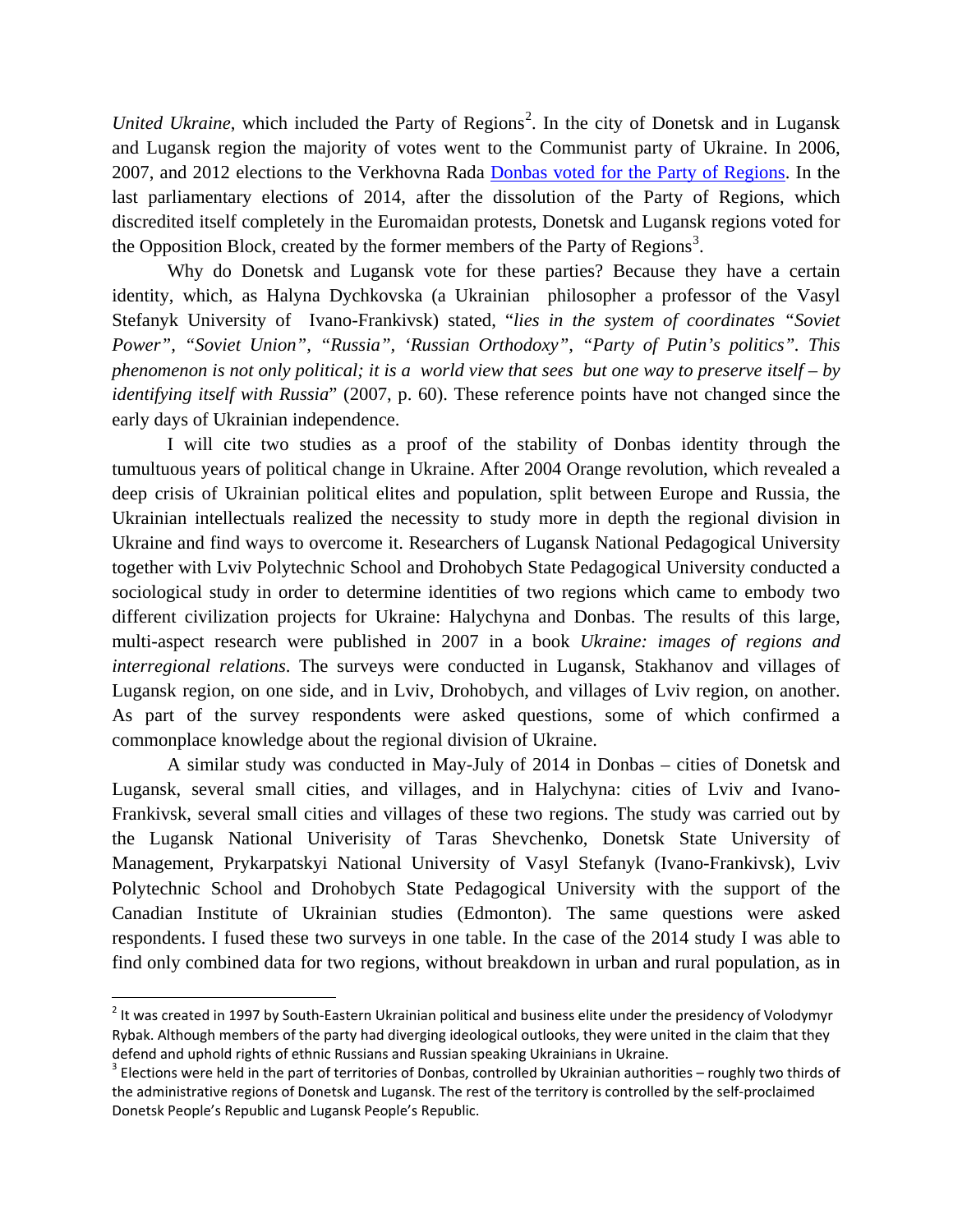the case of the 2007 study (Kononov, 2014). A simple comparison of these data show the persistence of distinctive regional identity of Donbas.

Question: *Which of the following statements on the future development of our country you agree with?*

|    |                                 | 2007   |           |                |       |           | 2014      |        |       |
|----|---------------------------------|--------|-----------|----------------|-------|-----------|-----------|--------|-------|
|    | Answers                         | Luga   | Lviv      | <b>Stakh</b>   | Droh  | Lugansk   | Lviv      | Donbas | Halyc |
|    |                                 | nsk    | $N = 375$ | anov           | obyc  | villages  | villages  |        | hyna  |
|    |                                 | $N=36$ |           | $N=30$         | h     | $N = 100$ | $N = 100$ |        |       |
|    |                                 | 3      |           | $\overline{0}$ | $N=2$ |           |           |        |       |
|    |                                 |        |           |                | 98    |           |           |        |       |
| 1. | Ukraine is, above all, a state  | 35.8   | 58.8      | 40.3           | 70.7  | 30.00     | 69.1      | 17.8   | 63.5  |
|    | for Ukrainians, which should    |        |           |                |       |           |           |        |       |
|    | have some privileges in their   |        |           |                |       |           |           |        |       |
|    | own country. Other ethnic       |        |           |                |       |           |           |        |       |
|    | groups should agree with        |        |           |                |       |           |           |        |       |
|    | this.                           |        |           |                |       |           |           |        |       |
| 2. | Ukraine is a country for all    | 65.3   | 37.5      | 57.7           | 41.0  | 73.0      | 30.9      | 62.9   | 43.2  |
|    | citizens, regardless of their   |        |           |                |       |           |           |        |       |
|    | ethnicity. None of ethnic       |        |           |                |       |           |           |        |       |
|    | should<br>groups<br>have        |        |           |                |       |           |           |        |       |
|    | privileges in our country.      |        |           |                |       |           |           |        |       |
| 3. | One principle should<br>be      | 22.6   | 55.5      | 16.1           | 53.8  | 26.0      | 57.7      | 8.1    | 48.5  |
|    | enforced in Ukraine: "One       |        |           |                |       |           |           |        |       |
|    | nation, one language, one       |        |           |                |       |           |           |        |       |
|    | church"                         |        |           |                |       |           |           |        |       |
| 4. | Ukraine should develop as a     | 72.9   | 35.3      | 68.5           | 29.3  | 73.0      | 38.1      | 71.7   | 44.8  |
|    | multicultural,<br>multilingual, |        |           |                |       |           |           |        |       |
|    | and multi-confession state      |        |           |                |       |           |           |        |       |
| 5. | For Ukraine's good, most of     | 17.6   | 33.6      | 17.4           | 21.4  | 16.0      | 33.0      | 6.2    | 22.3  |
|    | non-Ukrainian<br>population     |        |           |                |       |           |           |        |       |
|    | should leave the country        |        |           |                |       |           |           |        |       |
| 6. | Ukraine's<br>For<br>good,       | 61.7   | 27.2      | 57.4           | 23.4  | 66.0      | 29.9      | 53.3   | 22.9  |
|    | representatives of various      |        |           |                |       |           |           |        |       |
|    | nations should live in the      |        |           |                |       |           |           |        |       |
|    | country                         |        |           |                |       |           |           |        |       |
| 7. | Ukraine should abandon the      | 20.7   | 42.9      | 10.7           | 41.4  | 15.0      | 56.7      | 10.5   | 53.8  |
|    | cultural heritage of tsarist    |        |           |                |       |           |           |        |       |
|    | Russia and of the USSR and      |        |           |                |       |           |           |        |       |
|    | develop its own spirituality    |        |           |                |       |           |           |        |       |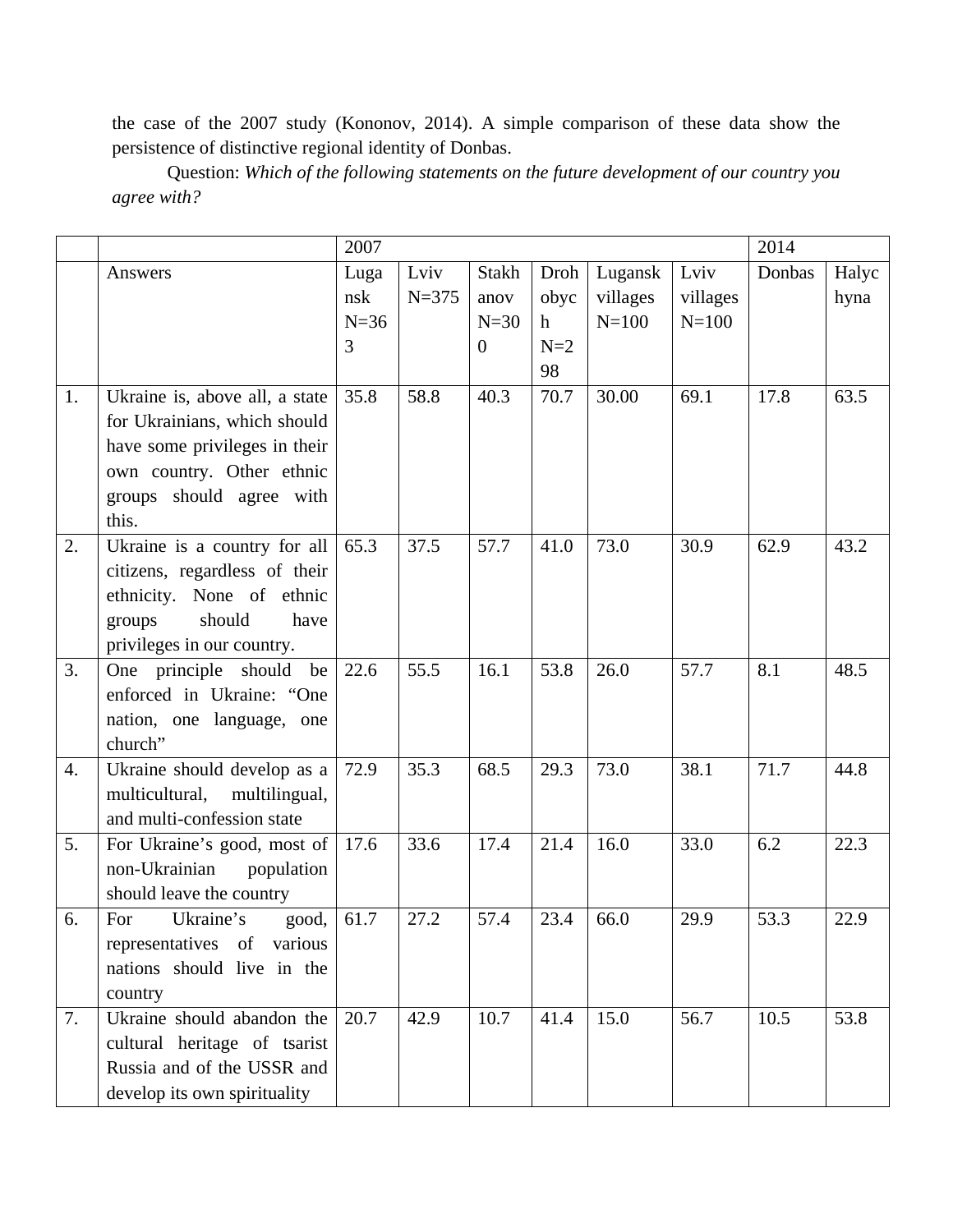| Ukraine should preserve all $\vert$ 63.1 | 21.1 | 64.4 | 11.7 | 80.0 | 21.6 | 61.3 | 9.7 |
|------------------------------------------|------|------|------|------|------|------|-----|
| that is valuable from the                |      |      |      |      |      |      |     |
| tsarist Russia and the USSR              |      |      |      |      |      |      |     |
| and to incorporate it into its           |      |      |      |      |      |      |     |
| own spiritual traditions                 |      |      |      |      |      |      |     |

These data clearly show that the majority of the population in Donbas and in Halychyna favors diverging projects of the Ukrainian nationhood. In Donbas' opinion, Ukrainian nation is a nation of common citizenship, a political nation. In this common citizenship the ethnicity is a private business of every citizen. Ukraine is a multiethnic and multicultural state, in which Ukrainian ethnics and Ukrainian culture should not have privileges over other cultures and ethnicities. The majority of people in Halychyna see Ukraine as an ethnic nationhood, in which the basis of all social loyalties is loyalty to Ukrainian ethnicity and culture (Kononov, 2007: p. 213). What these data also bring out, is the desire of Donbas to preserve the good part of tsarist Russia and the Soviet Union legacy and incorporate it in the Ukrainian political nationhood project.

In a 2006 research project "Donetsk- Lviv: sociocultural identities and practices", conducted jointly by a DIATS company from Donetsk and the Laboratory of social research of the Centre of support for private initiative from Lviv, the inhabitants of Donetsk, when asked, how they see an ideal Ukraine, gave a following answer: a state which provides a strong social protection for its citizens (38%) and a stable state without conflicts (33%), a powerful state that occupies a leading position in the world (19%), and a democratic state that does not impinge on its citizens' rights  $(6\%)$  – Vakubova, p. 33.

| Holidays                                          | Donetsk | Lviv |
|---------------------------------------------------|---------|------|
| March 8, International Women's day                | 60%     | 32%  |
| Victory Day (May 9)                               | 57%     | 4%   |
| February 23, Day of the Defender of the Homeland  | 37%     | 10%  |
| May 1, Day of International Solidarity of Workers | 22%     | 0%   |
| Whit Sunday                                       | 18%     | 58%  |
| Saint Valentine's day                             | 9%      | 33%  |
| Ukrainian Independence's Day                      | 4%      | 22%  |

What holidays do Donbas residents celebrate?

(Vakulova, p. 33).

The most recent survey (November 2014), conducted by the Institute of Sociology of the National Academy of Sciences of Ukraine regarding the self-identification of Ukrainians, shows that in Donbas the "citizen of Ukraine"component of self-identification is the lowest as compared to the rest of Ukraine. However, it is still the most prominent one in the general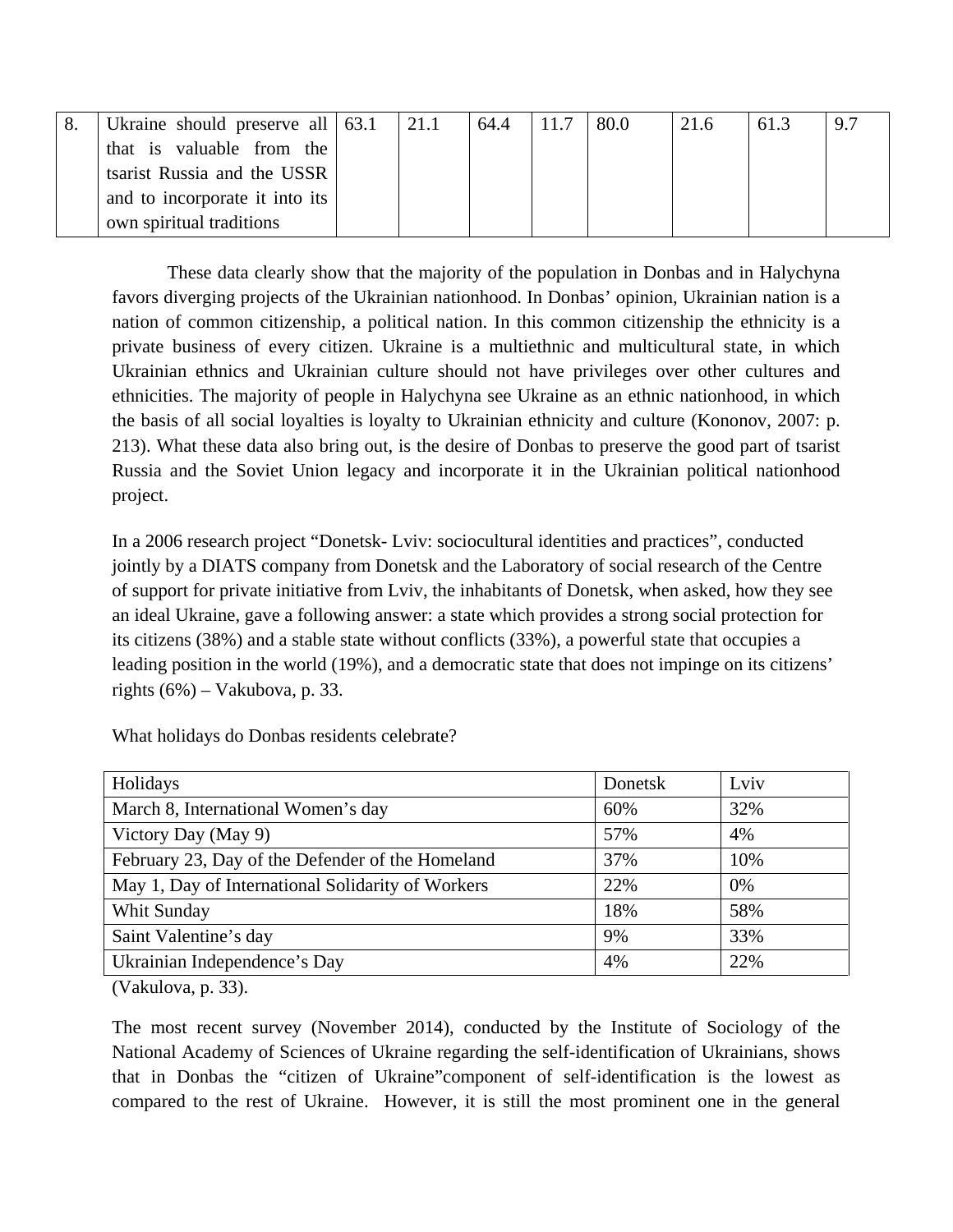composition of the self – identity: 34, followed by "resident of the region"  $-27$ , resident of a location – 19, and a citizen of the former USSR –  $14\%$  (Slide 1). [http://i](http://i-soc.com.ua/institute/news.php)[soc.com.ua/institute/news.php](http://i-soc.com.ua/institute/news.php)

There are many surveys that persistently show since 1991 that Donbas residents want Russian to be recognized as the second official language in Ukraine. I will quote the latest one. In April of 2015, Kyiv International Institute of Sociology conducted a survey on the status of Russian language in Ukraine. Over 66% of residents of Eastern Ukraine, including Donbas, would vote "yes" in a hypothetical referendum on whether Russian language should be granted the status of the second state (official language) in Ukraine [\(http://www.kiis.com.ua/?lang=ukr&cat=reports&id=517&page=1](http://www.kiis.com.ua/?lang=ukr&cat=reports&id=517&page=1) ).

The same Institute conducted in March of 2015 a study on the geopolitical orientations of Ukrainians, in which Eastern Ukraine (together with Donbas) favored the integration into the Customs Unions (29.8%) over the integration with the European Union (20.1%), while 32.4% stated that Ukraine should remain a neutral country [\(http://kiis.com.ua/?lang=ukr&cat=reports&id=507&page=1](http://kiis.com.ua/?lang=ukr&cat=reports&id=507&page=1) ).

We should add to this also an orthodox religious identity, which in 2004 occupied a fifth place in the hierarchy of identity features of Donetsk residents (Chernych, Malanchuk, p. 75).

These are the data from various sociological surveys.

What portrait of Donbas regional identity can we draw from these data?

There are several features that define this identity:

- A strong regionalism
- Paternalistic state
- Internationalism
- Collectivism
- Appreciation of soviet legacy: social justice, stability, proletarian pride
- Rejection of ethnic nationalism

Evgeni Shibalov, a journalist from Donetsk, correspondent of the Ukraianian weekly *Zerkalo nedeli*, explains that Donetsk people feel special because they keep the system running. Their hard work is essential for the good functioning of the system. You have to do your part, no matter what, because otherwise the system will stop functioning. Hence, the stoicism and patience of Donbas residents: "You have to bear your part of the common burden by sacrificing your personal life. In a mine or in a plant a weakness of one is a death threat for everybody. So hold on!" From this notion of necessary, unavoidable harshness of industrial labour comes also a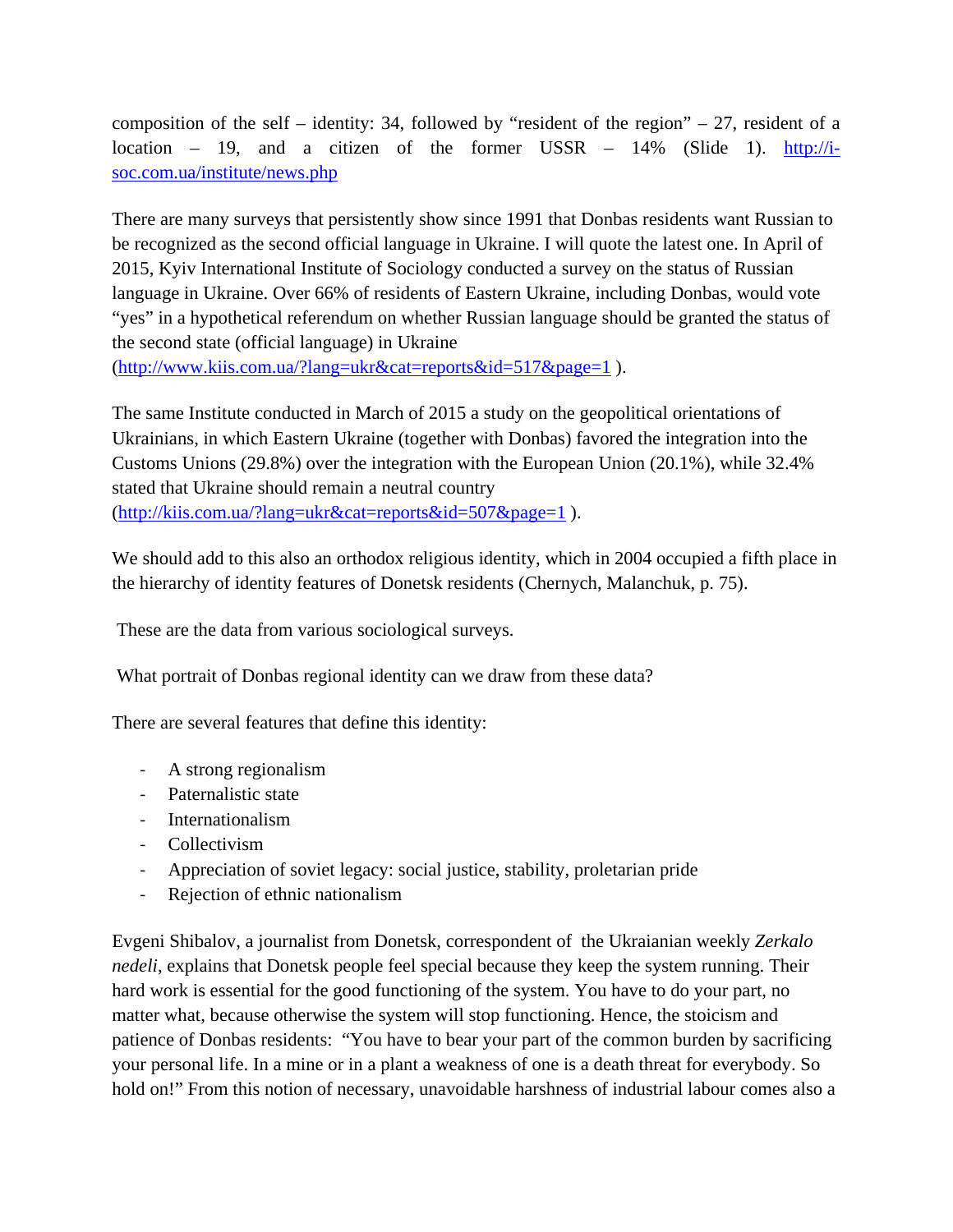disdain for peasants work and the work in offices [\(http://gazeta.zn.ua/POLITICS/ispoved\\_donetskogo.html\)](http://gazeta.zn.ua/POLITICS/ispoved_donetskogo.html).

Because the system has to be stable, change is unwelcomed. As Shibalov notes, stability is a favorite word of politicians and managers from Donetsk. Indeed, the motto of the Party of Regions, which basis was in Donbas, was *From stability to prosperity*. Stability is good. Stability means that things will not get worse. Stability means that everything works in a once given rhythm.

This text by Evgeni Shibalov was written on August 6, 2010, eight months after Yanukovych was elected President of Ukraine. During the Euromaidan protests in Kyiv, in Donetsk people did not approve of disorder and violence that they were seeing on Maidan. They kept working, because the production line cannot be stopped – coal has to be produced, somebody needs to feed the population, stability needs be preserved. This non-acceptance of civil unrest was widespread in Donetsk region – suffices to remind ourselves of Antimaidan in Kyiv, or, for instance, addresses to Yanukovych to disperse Maidan, adopted by Donetsk regional council of people's deputies [\(http://www.kommersant.ru/doc/2421338?isSearch=True\)](http://www.kommersant.ru/doc/2421338?isSearch=True).

These objective features of Donbas regional identity were used by the regional political and business elite to create propagandist clichés of the industrial, hard-working Donbas which feeds the whole Ukraine. This image had its antipode of "zarobitchany" (migrant workers or Gastarbaiters) from Western Ukraine who go abroad in search of journey-work (Rasevych, 2014). And because Western Ukrainians already were perceived by Donbas people as bearers of nationalist ideology, this propagandist opposition of Donbas worker to a Galician "hireling" reinforced the anti-Ukrainian (anti-nationalist) element of Donbas regional identity. The opposition between hard-working Donbas that feeds the whole Ukraine and Western-Ukrianian Gastarbaiters stereotypes were skillfully used by Yanukovych political strategists in the presidential electoral campaign of 2004 to mobilize electoral votes of South-Eastern Ukraine.

The basic features of Donbas regional identity – collectivism, appreciation of Soviet legacy, strive for stability – were also used in the propaganda by pro-Western Ukrainian elites during the Orange revolution to discredit Viktor Yanukovych, because he represented Donbas. In the reading of orangist propaganda, Yanukovych was a thief, a criminal, a former convict, who represented a semi-criminal, oligarchic clans of Donbas (Popov, n/d).

In the 1990s the snobbish-condescending cliché of Donbas as a land of lowbrow lumpenproletariat, Homo Sovieticus, who strive for a strong ruler and cheap food and drinks and do not care about history, language, and culture, was to be found in intellectual and artistic circles of "European" Ukrainian elite. Since 2004 this cliché entered political and media discourse as a popular interpretation of Donbas.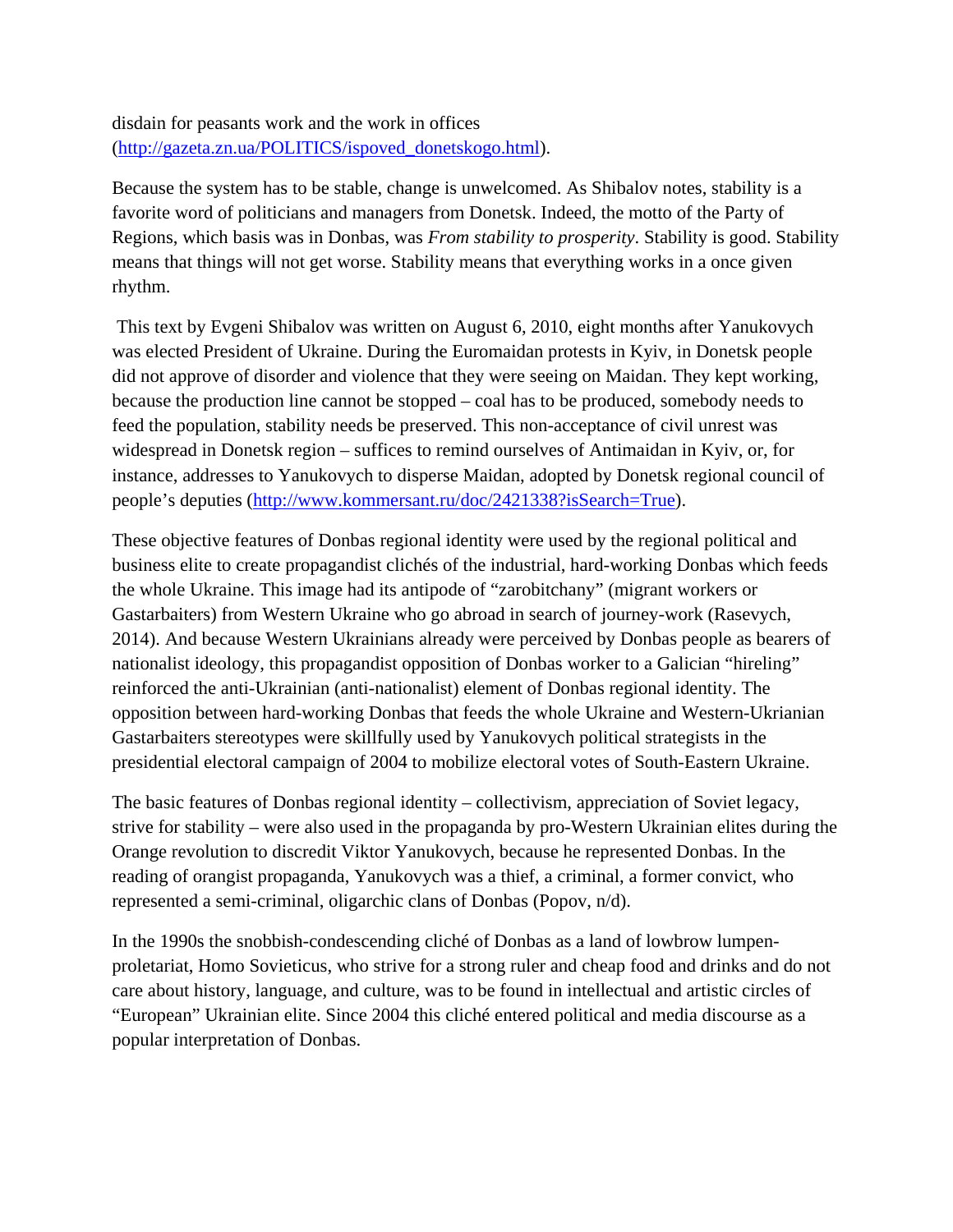Donbas' Soviet nostalgia becomes a symbol of backwardness and obscurantism. This nostalgia is explained not by the memories of stability, social security and pride in one's own work, but by the slave's craving for a piece of bread and blind adoration of a powerful ruler, a father who provides work and bread, be it Stalin or tsar. Donbas' internationalism (multinationalism) becomes an absence of Ukrainian patriotism or nationalism. The Russian language, which by historical reasons became a lingua franca of the melting pot of Donbas, becomes a tool of Russian imperialism, an agent of Russification of the Ukrainian land of Donbas. Donbas' loyalty to memory of the Great Victory in the WWII becomes a veneration of the Soviet totalitarianism. Donbas' orthodoxy and respect of traditions becomes a symbol of rejection of European ideals of tolerance and openness to all kinds of diversity.

The framing of the Donbas rebellion against the Euromaidan Ukraine follows precisely this line of reasoning: retrograde, dark, paternalistic, pro-Russian Donbas against modern, bright, free, and democratic Euro –Ukraine. Here are some examples from Ukrainian politicians.

Yuriy Lutsenko, head of the Poroshenko Block party, commenting on September 2014 Minsk agreements, [stated on September 9, 2014:](http://www.newsru.com/world/09sep2014/osobstatus.html) "Even areas of Lugandon (the so-called Lugansk People's Republic and Donetsk People's Republics), which we do not control now, are part of Ukraine…" (By the way, one of the members of Batkivschyna party, Hryhoriy Nemyria, officially asked Poroshenko to explain the usage by Lutsenko of this term and to apologize publicly before residents of Lugansk and Donetsk regions [http://www.nakanune.ru/news/2014/9/9/22368421/\)](http://www.nakanune.ru/news/2014/9/9/22368421/). Origin of the term Lugandon is not clear. It

can be interpreted in several ways: as an homonym of Uganda; or condom; as a combination of Lugan(sk) and Don(etsk).

Here is Egor Firsov, deputy of Verkhovna Rada from Klychko's Udar party, commenting on Akhnetov's transfer of DTEK (Donetsk fuel-energy) head-quarters to Zaporozhe:"Hold on, people of Zaporozhe! Do not let them transform your land in a reservation of beggars and criminals!...Fight! Do not let Putin and Akhemov create a Zaporozhe People's Republic!" [\(http://censor.net.ua/news/306891/ne\\_dayite\\_prevratit\\_svoyi\\_krayi\\_v\\_nischuyu\\_kriminalnuyu\\_r](http://censor.net.ua/news/306891/ne_dayite_prevratit_svoyi_krayi_v_nischuyu_kriminalnuyu_rezervatsiyu_deputat_firsov_o_pereezde_ahmetova) [ezervatsiyu\\_deputat\\_firsov\\_o\\_pereezde\\_ahmetova](http://censor.net.ua/news/306891/ne_dayite_prevratit_svoyi_krayi_v_nischuyu_kriminalnuyu_rezervatsiyu_deputat_firsov_o_pereezde_ahmetova) ).

Here is a title of an article which correlates with Uganda: "Daunbas and Luganda trebuiut "nezavisimosti s obshchim ekonomicheskim prostranstvom" (Daunbas and Luganda demand "independence with a common economic space" [\(http://pressa.today/politics/daunbas-i-luganda](http://pressa.today/politics/daunbas-i-luganda-trebuyut-nezavisimosti-s-obshhim-ekonomicheskim-prostranstvom/)[trebuyut-nezavisimosti-s-obshhim-ekonomicheskim-prostranstvom/\)](http://pressa.today/politics/daunbas-i-luganda-trebuyut-nezavisimosti-s-obshhim-ekonomicheskim-prostranstvom/).

Daunbass is a play of words - Don/Dawn disease. There are also kolorady (because of the blackorange colors of the Georgian ribbon, symbol of Soviet victory in WW2; these colors resemble the strips of a Colorado potato beetles, wide-spread in Ukraine; slow-witted Sovky (from the word "Soviet" - a sarcastic, pejorative name people who are nostalgic for Soviet times). They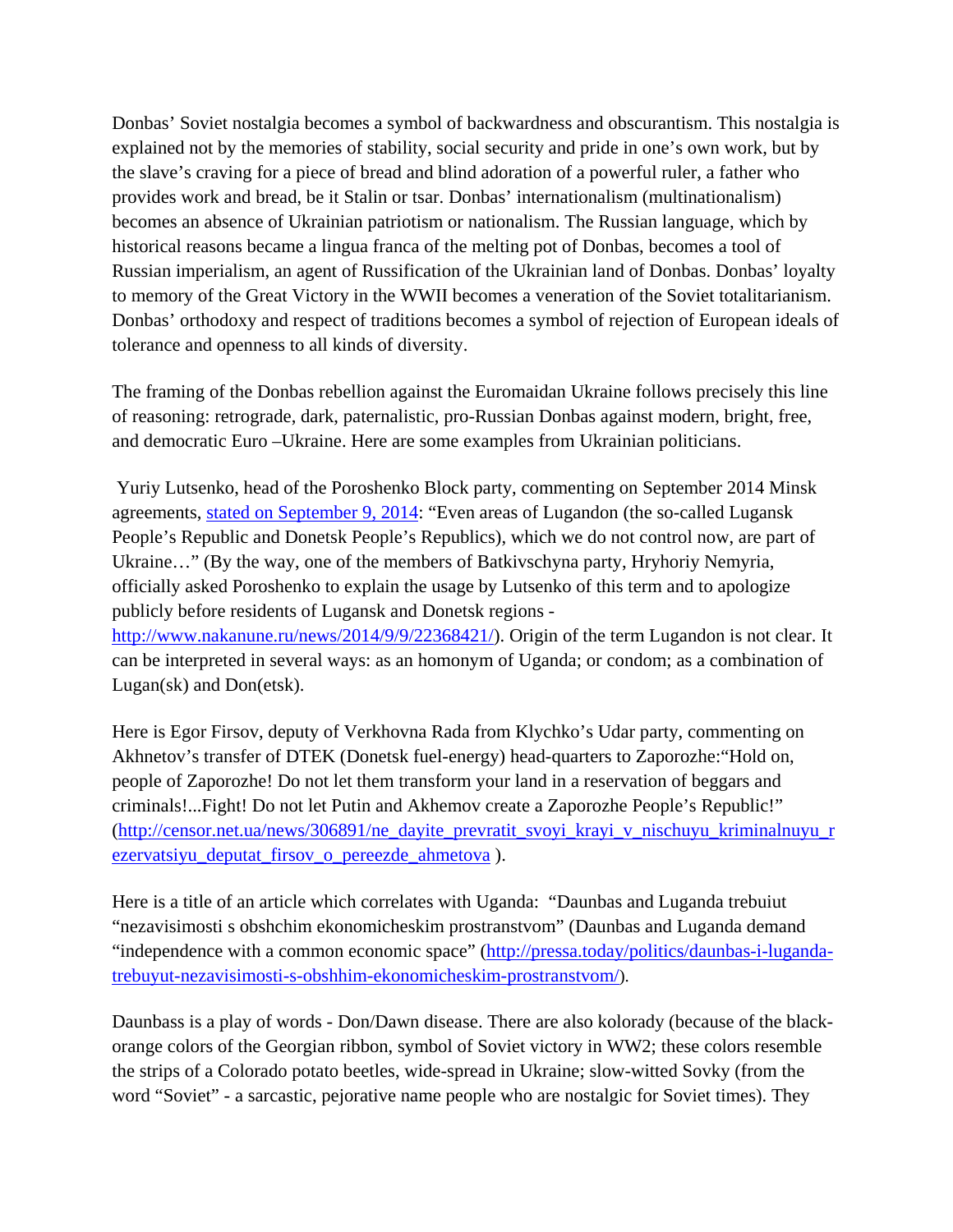just want stability and order, even if it is all based on corruption. They do not want to be free, oh no. They do not understand revolutionary slogans about individual freedom, free market, human rights. What rights? They are happy in their ignorance and serfdom. They are so blind they cling to a criminal turned President because he is one of theirs. They are servile and dumb sheep, happy to have some hay in their manger, and even that hay does not have to be of the best quality. And they drink a lot. Meet "Homo Sovieticus".

<http://mtmfashion.blogspot.ca/2014/04/17.html>

[http://www.unn.com.ua/uk/news/1334772-v-kiyivskiy-galereyi-rosiyskikh-okupantiv-trimali-u](http://www.unn.com.ua/uk/news/1334772-v-kiyivskiy-galereyi-rosiyskikh-okupantiv-trimali-u-klittsi)[klittsi](http://www.unn.com.ua/uk/news/1334772-v-kiyivskiy-galereyi-rosiyskikh-okupantiv-trimali-u-klittsi)

(picture).

The interpretation of Donbas people as Homo Sovieticus is found also in the academic discourse. In an interview to Dzerkalo Tyzhnia on April 2, 2015, professor and doctor of psychology Vadym Vasiutynskyi explained that Donbas residents do not realize that it was them who provoked the war in Donbas by "following those who participated in the referendum or those who were throwing themselves under the tanks (Ukrainian tanks – HM), saying 'Putin, send the troops in". They cannot apprehend their own fault, because they were not "subjects of conscious, thought-out (reflected) action with the anticipation of results". They are post-Soviet, posttotalitarian people, and as such they are not able of being in charge of themselves and of their lives. They trust power holders to be responsible for them

[\(http://expres.ua/news/2015/04/02/130579-vatnyky-donbasu-ne-zbozhevolily-vony-prosto-ne](http://expres.ua/news/2015/04/02/130579-vatnyky-donbasu-ne-zbozhevolily-vony-prosto-ne-vmiyut-po-inshomu-myslyty)[vmiyut-po-inshomu-myslyty\)](http://expres.ua/news/2015/04/02/130579-vatnyky-donbasu-ne-zbozhevolily-vony-prosto-ne-vmiyut-po-inshomu-myslyty).

The argument of Homo Sovieticus is used also by the deputy director of the Institute of Sociology of the National Academy of Sciences of Ukraine Evhen Holovakha, when he explains a high participation of voters in "illegal" elections in self-proclaimed popular republics of Donetsk and Luhansk on November 2, 2014. He believes that voters are nostalgic for the golden days of their Soviet past. They see in leaders of the separatist movement leaders of the Soviet Union, and the separatists are aware of this identification and use it to lure residents of Donbas. All "normal" businessmen and "advanced" intelligentsia have left Donbas. So the separatists are stuck with homo sovieticus who remained, said Evhen Holovakha.

Another factor that explains a high turn out during the election day is the Stockholm syndrome which residents of Donbas developed. Stockholm syndrome is a relationship of sympathy that emerges between a victim and an aggressor. This sympathy can be unilateral or mutual. Being in a state of profound shock, the victim starts to justify actions of the aggressor, to have kindly feelings towards him/her. Once the "occupied territories" of Lugansk and Donetsk are free from "Russian terrorists" and "separatists", the victims (Donbas residents) will accept the return of Ukrainian authorities "normally" [\(http://korrespondent.net/ukraine/3439515-vybory-na](http://korrespondent.net/ukraine/3439515-vybory-na-donbasse-luidy-holosovaly-yz-za-nostalhyy-po-sssr)[donbasse-luidy-holosovaly-yz-za-nostalhyy-po-sssr](http://korrespondent.net/ukraine/3439515-vybory-na-donbasse-luidy-holosovaly-yz-za-nostalhyy-po-sssr) ).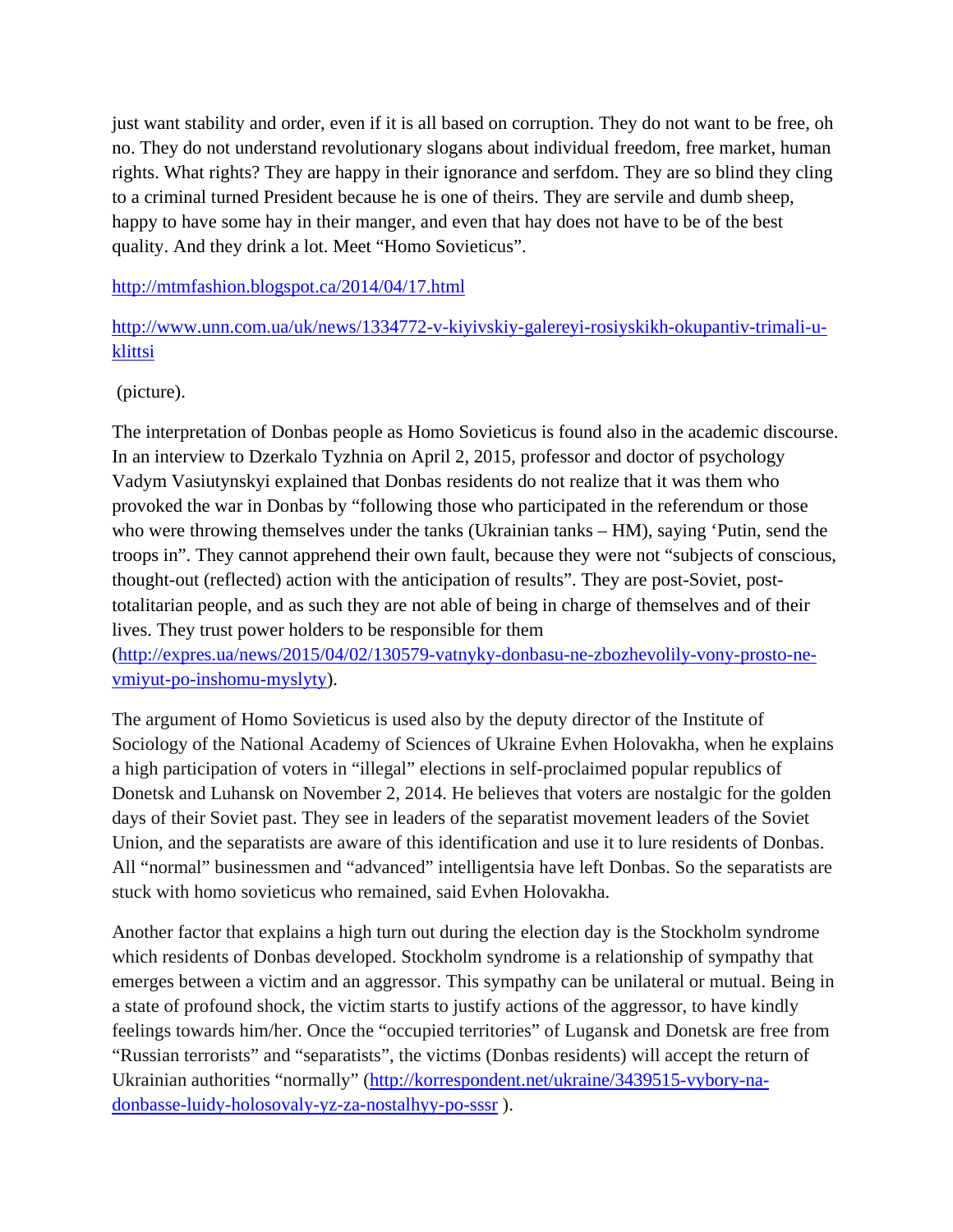So here it is again, this stereotype of backward, Soviet Donbas. However, this time only the supporters of the DPR and LPR are inscribed into it.

Finally, here is the president of Ukraine, Petro Poroshenko, saying:

"We will win by peace. We will have jobs – they do not have any. We will have pensions – they do not have any. We will have social protection of children and retirees – they do not have any. Our children will go to schools and kindergartens, theirs will sit in basements, because they do not know how to do anything" [\(https://www.youtube.com/watch?v=Mr0TUpyPOJg#t=3201](https://www.youtube.com/watch?v=Mr0TUpyPOJg#t=3201) – starts at 53.06 - [http://www.stopfake.org/lozh-petr-poroshenko-poobeshhal-chto-deti-donbassa](http://www.stopfake.org/lozh-petr-poroshenko-poobeshhal-chto-deti-donbassa-budut-sidet-v-podvalah/)[budut-sidet-v-podvalah/\)](http://www.stopfake.org/lozh-petr-poroshenko-poobeshhal-chto-deti-donbassa-budut-sidet-v-podvalah/)

Again, what we see here is an image of terrorists, who are not able to do anything. They are incapable of providing for the people they took as hostages, according to Kyiv's regime point of view. DPR and LPR "separatists" cannot create jobs, cannot provide social security, cannot assure education for kids. Only European Ukraine, led by a corrupt oligarchic regime, can do that. In the logic of this regime, the Donbas insurgency is shelling its own residential areas and infrastructure just to be able to blame all of this destruction on Kyiv. These "terrorists" are not normal human beings, they are an impersonation of evil, so, by definition, these monsters are capable of nonsensical acts of cruelty that defy human logic.

Unleashing by the Kyiv regime of the so-called "anti-terrorist" operation against Donbas, that did not accept Euromaidan, was facilitated and provoked by the same ideological underpinning: educated, free, active Ukraine against an ignorant, enslaved, passive Donbas. Donbas was not even able to rebel itself – as a mantra of Ukrainian media and of the official Kyiv goes, Putin's Russia ignited the revolt and sent its commandos to lead the resistance. Kyiv's initial refusal to negotiate with DPR and LPR, as well as attempts to sabotage the negotiations stems from the same complex of superiority of the "European" Kyiv vis-à-vis a "Soviet" Donetsk.

'European" Ukraine dehumanizes "Soviet Ukraine". The dehumanization means seeing others as less than humans (Maiese, 2003), denying humanness to others, that is having a fully human mind, including the capacity to act (intentionality and free will) and to experience feelings and emotions (Waytz and Schroeder, p.6). The dehumanization can occur on an intergroup and on an interpersonal basis. It is dangerous because it often paves the way to atrocities such as war crimes and genocide. The history of humanity provides many examples. In the so-called animalistic dehumanization people are denied the uniquely human characteristic, such as morality, intelligence, self-control, and are likened to animals (Haslam, 2006, p. 258). For instance, in the racist description in the States Afro-Americans were compared to apes. Nazis referred to Jews as rats. Hutus involved in the Rwanda genocide called Tutsis cockroaches. The dehumanization is dangerous as it often paves the way to brutal treatment or to mass killing of the "Other" (Maiese, 2014). The human history provides many examples: the Holocaust, in which over 7 million Jews perished in the hands of the Nazi regime; the slaughter of Tutsi by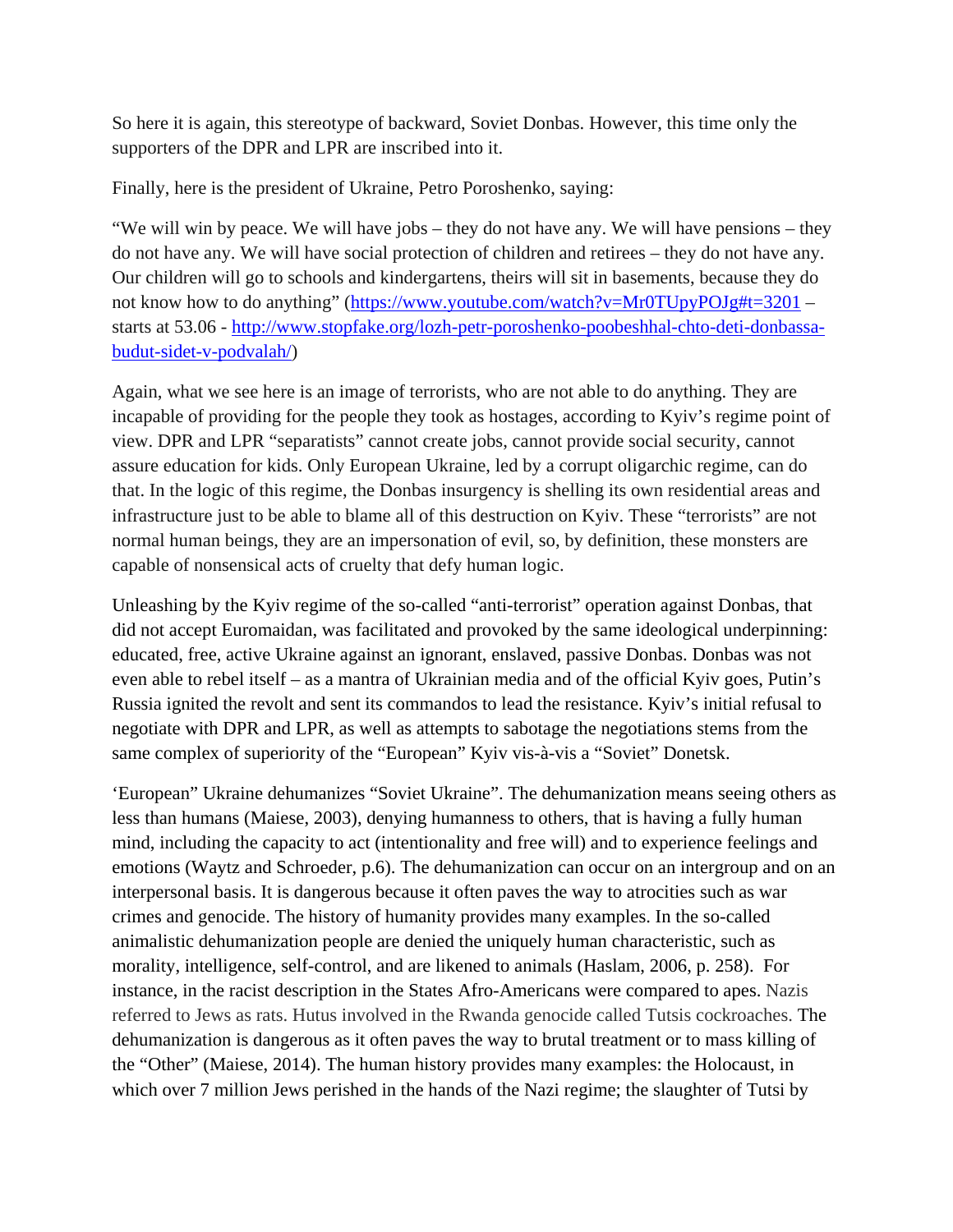Hutus in the Rwandan genocide; the Vietnam War. By dehumanizing the Other, by conceiving them as subhuman creatures, as enemies, the dehumanizers exclude the others from the moral community (Smith, [http://www.npr.org/2011/03/29/134956180/criminals-see-their-victims-as](http://www.npr.org/2011/03/29/134956180/criminals-see-their-victims-as-less-than-human)[less-than-human](http://www.npr.org/2011/03/29/134956180/criminals-see-their-victims-as-less-than-human) ), thus facilitating and legitimizing aggression against the subhumans. Like European colonialists of Africa, who saw Africans as barbaric and incapable of managing their own affairs, the "European" Kyiv regime perceives "Daunbas" people as slaves of the Soviet system, puppets of Putin's Russia, incapable of their own thought and action. "European", "democratic" Ukraine stubbornly refuses to see that these "passive", "retrograde" "colorady", "vatniki"<sup>[4](#page-11-0)</sup>, "daunbasy" have an agency of their own – to rebel, to fight, to create an alternative to an oligarchic regime in Kyiv.

It is not difficult to transform the dehumanized other into an enemy. The propaganda embeds in people's mind a "hostile imagination" (Philip Zimbardo, n/a), a psychological construction which prepares the public to the idea that the "Other" can be segregated, tormented, even killed. It is much easier to convince the population that war is necessary if you present your perceived enemy as a threat to the nation, a vermin, a Colorado beetle destroying Ukraine (see the image above). The on-going "anti-terrorist operation" by the Ukrainian armed forces against the Donbas insurgency is justified and fuelled in part by the dehumanization of Donetsk and Lugansk. It has not reached yet the level of government-sponsoring campaign, but the images of "terrorists" and "separatists" in the political discourse and social media are wide-spread.

There are sober voices in Ukraine who provide an objective analysis of the regional identity of Donbas, which has a direct continuity with the emergence of the DPR and LPR. But these voices are found mostly in the academic discourse. For instance, a collection of articles *Stosunky skhodu ta zakhodu Ukrayiny: subiekty, interesy, tsinnosti*, which was published in 2007, in the aftermath of Orange Revolution is a clear indicator of the realization by Ukrainian sociologists, historians, political scientists of the threat to unity of Ukraine, which comes from a real regional division between Western and Eastern Ukraine. What comes out of their reflections is that two epitomes of these two Ukrainians – Donbas and Halychyna – have two different collective identities, two different models of national project. As Lugansk sociologist Kononov puts it, the Donbas version of the modern Ukrainian nation is based on civil citizenship, while in the Halychyna vision the

<span id="page-11-0"></span><sup>&</sup>lt;sup>4</sup> The term *vatnik* was used in the pejorative meaning by representatives of the Russian liberal milieus as a symbol of Homo Sovieticus since 2011. Vatnik stands for negative traits of Russians, according to the author of the graphical representation of Vatnik, Anton Chadski. For him vatnik represents a certain part of Russian people who are blinded by a primitive, backward patriotism and idolatry of an autocratic leader. An ideal patriot, according to Anton Chadsli, is composed of one third of envy, one third of stupidity, and one third of hatred [\(http://snob.ru/selected/entry/82278](http://snob.ru/selected/entry/82278) ). Pro-patriotic Russians appropriated this term and are now using it in a positive sense as people, proud of their Soviet heritage: the original meaning of the word "vatnik" is "quilted jacket", a common outerwear during Soviet times. Soviet soldiers who fought in the WWII and defeated Nazi Germany, wore it; Soviet workers who built factories, plants, and railroads, wore it. That is why *vatnik* stands for achievements of the Soviet times for many Russians, and they call themselves *vatniki.* This word has become a symbol of patriotism and love of the country. For instance, during the official opening ceremony of the winter Olympic Games of 2014 in Sochi the Russian national team was dressed in quilted jackets.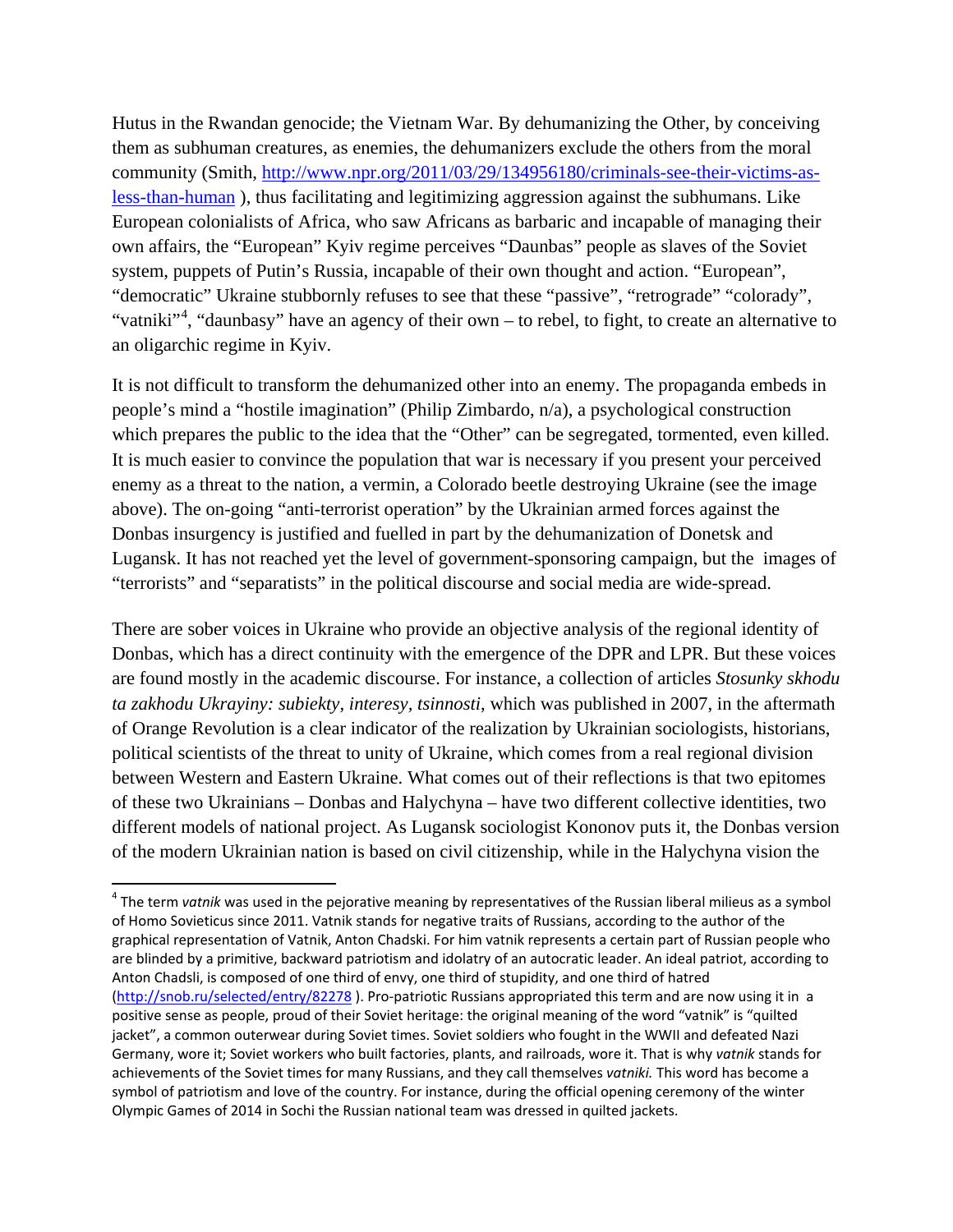Ukrainian nation is determined by ethnic loyalty. Both versions of nation project are rooted in history of these two regions and are part and parcel of the value system which defines the selfidentity of the inhabitants of these regions. The Ukrainian political elite exploits these differences, pursuing their own benefits and not thinking about the national interests. Only civil society movement can unite Ukraine (Kononov, p. 227).

Lviv historian [Vasyl Rasevych,](http://zaxid.net/news/showNews.do?kovbasa_ye_kovbasa&objectId=1335616) when discussing the division between Eastern and Western Ukraine, talks about the proletarian, international Donbas, whose historical memory is much closer to the Russian politics of memory. He also sees in the "separy", "lugandony", and "donbabviytsi" the continuation of the old cliché of "Easterners" that was popular in Western Ukrainian discourse and which corresponded to the description of Daunbas, which I provided at the beginning of the article. He explains that Ukrainian "Westerners" perceived "Easterners" as Ukrainians, but spoiled by Soviet propaganda, which lied and concealed from them the true history. Westerners believed that their mission is to convert Easterners back to their national roots, which they betrayed. Like experienced teachers that explain to first-year students the ABC, "Westerners" with their "ethno-cultural potential" wanted to convince Easterners that their (Westerners) model of society is the only correct one, a truly Ukrainian one. Here we see the same "civilizational" mission that of European colonialism which cost millions of lives to those who "enlightened" Europeans wanted to civilize against their own will.

As Rasevych writes, "Westerners, for some reason, could not apprehend that a mixed population of Donbas can feel quite comfortable without embroidered shirts, without celebration of the established cycle of Christian holidays, and without the cult of fighters for a unified Ukrainian state". And neither Westerners, nor Easterners did not give a lightest thought to the idea that in a democratic society everybody has a right to nurture culture and tradition that she/he cherishes the most (Rasevych, 2014).

My point is precisely this: in a democratic Ukraine that the current corrupt oligarchic regime in Kyiv pretends to build, there is no place for those who have a different opinion and who do not want to celebrate culture and tradition, imposed on them by force. As long as Ukrainian political and intellectual elite see Donetsk and Lugansk republics as terrorists and separatists, not as human being with views and values, different from their own, there will be no peace in Ukraine, and "Western" and "Eastern" Ukrainians will continue killing each other in the name of "European" civilization.

Both Euromaidan and Donbas rebellion stood up for the same values – normal salaries, social protection, transparent governance, honest judges, and non-corrupt police. These are the values that could unite two different civilization projects, represented by Donbas and Halychyna. Again, Ukrainian academics already voiced these values in the political and social crisis, which followed coming to power of pro-Western orange camp in 2004 (see Dychkovska and Vakubova, for instance). Ukraine was then on the brink of a break-up. In 2014 it broke up in a fratricidal war because of the total incapability of the political elite to engage in an open, democratic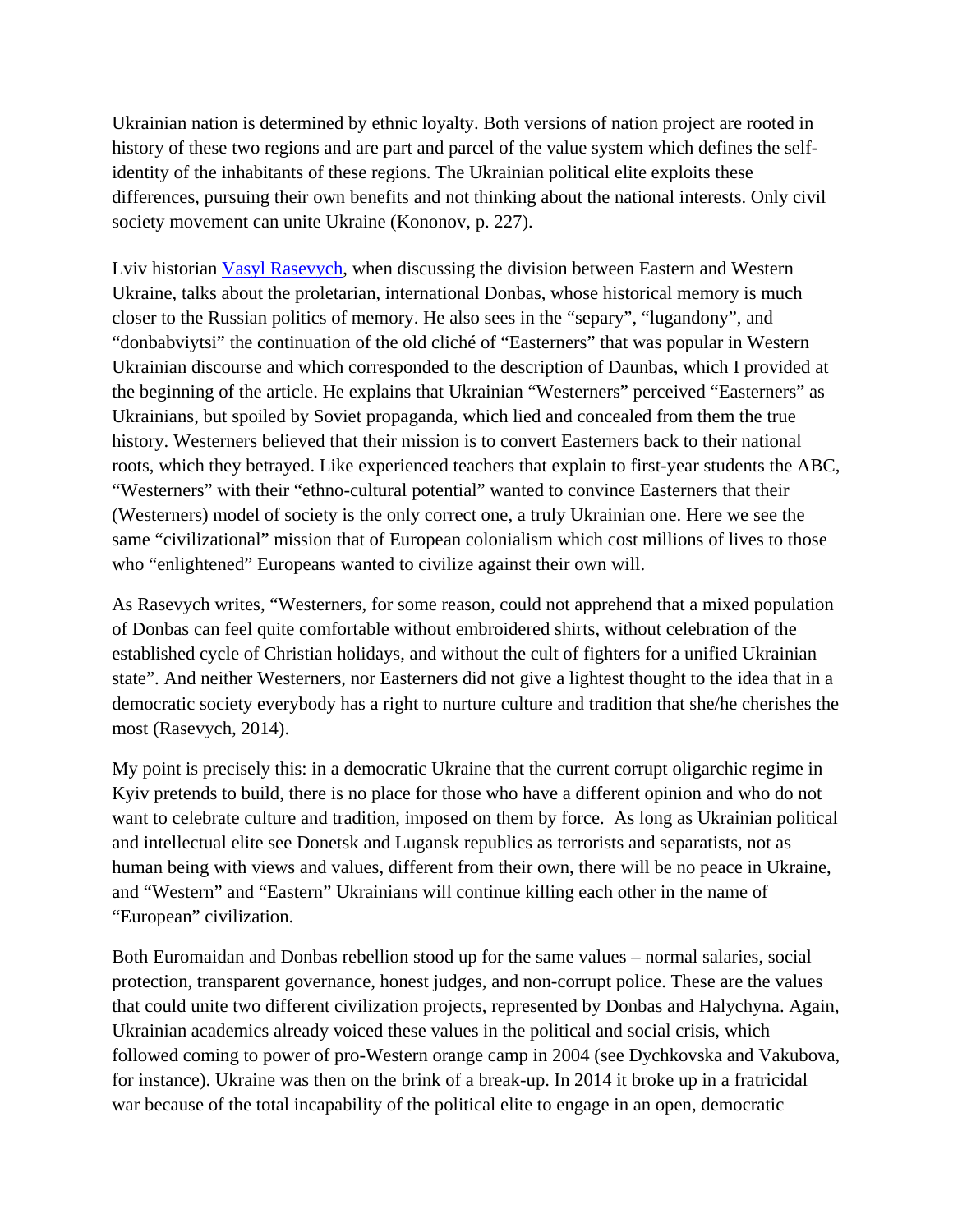negotiation with Anti-Maidan Ukraine. Because of the corruption of elite who again pursue only their own interests, camouflaging it under nationalist slogans, it is up to ordinary Ukrainians, Ukrainian civil society, to put aside dehumanizing, degrading stereotypes and engage in a respectful, reconciliatory discussion.

The longer the armed conflict between Ukraine and Donbas continues, the harder it will be to arrive at reconciliation. This conflict/civil war in Ukraine risks turning into a protracted armed face-off, which will ignite the hatred even more and the destruction of the enemy will be seen as the only way to end the war. Solving of problems that led to this conflict will become very difficult, as in any such conflict (Maiese, 2014). Psychologists believe that the way to alleviate or reverse dehumanization lies in the humanization, development of empathy, building of personal ties between conflicting parties, and the pursuit of common goals (ibid). Precisely the lack of personal relationships between Donbas as the region embracing the pro-Russian civilizational project, and Halychyna, a part of Ukraine which is Europe-oriented, is one of the reasons of the dehumanization of Donbas residents by the current Ukrainian political elite and media. It is more difficult to develop empathy towards a stranger, especially if this stranger is perceived as the "Other". As for the pursuit of common goals, they could be: formation of the autonomous, strong and just Ukrainian state which would not depend neither on Russian, not on American-European geopolitics and would be a full-fledged subject of the world politics; creating mechanisms of social protection, of the development of free initiative and establishment of clear rules in the economy which would support the cooperation between the state and the entrepreneurs; a democratic governance; providing citizens with opportunities for self-realization; developing the culture in which would be preserved both the positive achievements of the Soviet period and of the national liberation movement (Dychkovska, p. 65). The program of reconciliation is ready. What Ukraine needs, is the political will to realize it.

## *Bibliography*

Adamovych, S.V. *Dialoh mizh Halychyniu i Donbasom u period rozpadu SRSR* [Dialogue between Halychyna and Donbas during the dissolution of the Soviet Union]*.* In *Stosunky skhodu ta zakhodu Ukrayiny: subiecty, interesy, tsinnosti* [Relations between the East and the West of Ukraine: actors, interests, values]. Znannia, 2007, pp. 1-25.

Chernysh, N. and Malanchuk, O. 2007. *Dynamika identychnostei meshkantsiv Lvova i Donetska: comparatyvnyi analiz (1994-2004 rr)* [Dynamics of identities of Lviv and Donetsk residents: a comparative analysis]*.* In: Ukraina moderna. 12(02), 2007. A special issue: Lviv-Donetsk: sotsialni identychnosti v suchasni Ukrayini. Pp. 61-92. [http://uamoderna.com/images/archiv/12\\_2/5\\_UM\\_12\\_2\\_Statti\\_Chernysh\\_Malanchuk.pdf](http://uamoderna.com/images/archiv/12_2/5_UM_12_2_Statti_Chernysh_Malanchuk.pdf)

Dychkovska, Halyna. 2007. *Intehratyvna ideolohiya : konfrontatsiyni linii ta smyslovi totozhnosti mizh skhodom i zakhodom Ukrayiny* [Integrative ideology: lines of confrontation and semantic matches between the East and the West of Ukraine]*.* In *Stosunky skhodu ta zakhodu*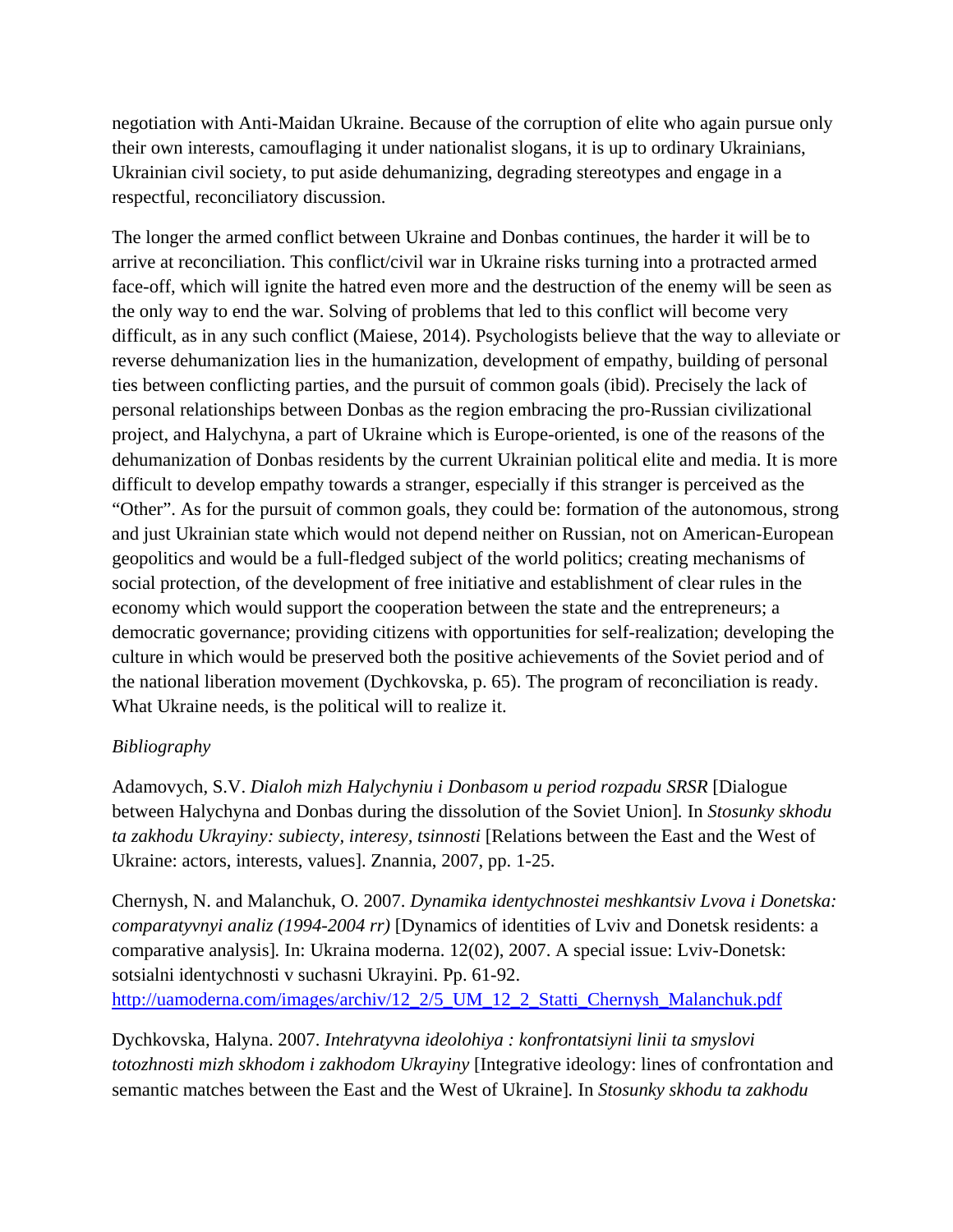*Ukrayiny: subiecty, interesy, tsinnosti* [Relations between the East and the West of Ukraine: actors, interests, values]. Znannia, 2007, pp. 57-68.

Haslam, Nick. 2006. *Dehumanization: an integrative review*. In Personality and Social Psychology Review, Vol. 10, no3, pp. 252-264. http://www.researchgate.net/publication/6927454 Dehumanization An integrative review

Kononov, I. 2007. *Donbas ta Halychyna: rehionalni avto- ta heterostereotypy I sobornist Ukrayiny* [Donbas and Halychyna: regional self- and hetero-stereotypes and the unity of Ukraine] . In *Stosunky skhodu ta zakhodu Ukrayiny: subiecty, interesy, tsinnosti* [Relations between the East and the West of Ukraine: actors, interests, values]. Znannia, 2007, pp. 199-228.

Kononov, I. 2014. *Donbas i Halychyna: rehionalni identychnosti ta yikh vplyv na identychnist Ukrayiny* [Donbas and Halychyna: regional identities and their influence on the Ukrainian identity]. Methodological seminar of the Department of social anthropology of the Lviv branch of National Academy of Sciences of Ukraine. Lviv, February 26, 2014. Videorecordig. <https://www.youtube.com/watch?v=Y09ibY-avCM>

Maise, Michelle. July 2003. What it means to dehumanize. <http://www.beyondintractability.org/essay/dehumanization>

Popov, Vasiliy. *Eshche raz o predatieliakh, geroiakh i regionalnoi structure Ukrainy* [Once again on traitors, heroes and regional structure of Ukraine]*.* Ostrov: N/d. <http://www.ostro.org/lugansk/politics/articles/91743/>

Rasevych, Vasyl. December 29, 2014. *Kovbasa ie kovbasa. Chomu zakhid I skhid ne zavvzhdy razom* [Sausage is sausage. Why the East and the West are not always together] . Zaxid.net. [http://zaxid.net/news/showNews.do?kovbasa\\_ye\\_kovbasa&objectId=1335616](http://zaxid.net/news/showNews.do?kovbasa_ye_kovbasa&objectId=1335616)).

Shibalov, Evgeni. August 6, 2010. *Ispoved donetskogo* [Confession of a Donetsk native]. In Zerkalo nedeli. [http://gazeta.zn.ua/POLITICS/ispoved\\_donetskogo.html](http://gazeta.zn.ua/POLITICS/ispoved_donetskogo.html)

Smith, David Livingstone. March 29, 2011. *Less than human: the psychology of cruelty*. Interviewed by Neil Conan, NPR Books.

<http://www.npr.org/2011/03/29/134956180/criminals-see-their-victims-as-less-than-human>

Yakubova, Larysa. 2014. *Etnonatsionalna istoriya Donbasu: tendentsii, superechnosti, perspectyvy v svitli suchasnoho etapu ukrainskoho natsiotvorennia* [Ethno-national history of Donbas: tendencies, controversies, perspectives in light of the current stage of the Ukrainian nation building]*.* Institute of History of the National Academy of Sciences of Ukraine: Kyiv. 109 p.

Waytz, Adam and Juliana Schroeder. 2014. *Overlooking others: dehumanization by commission and omission.* In Testing, Psychometrics, Methodology (TPM), Vol.21, no.3, pp. 1-16.